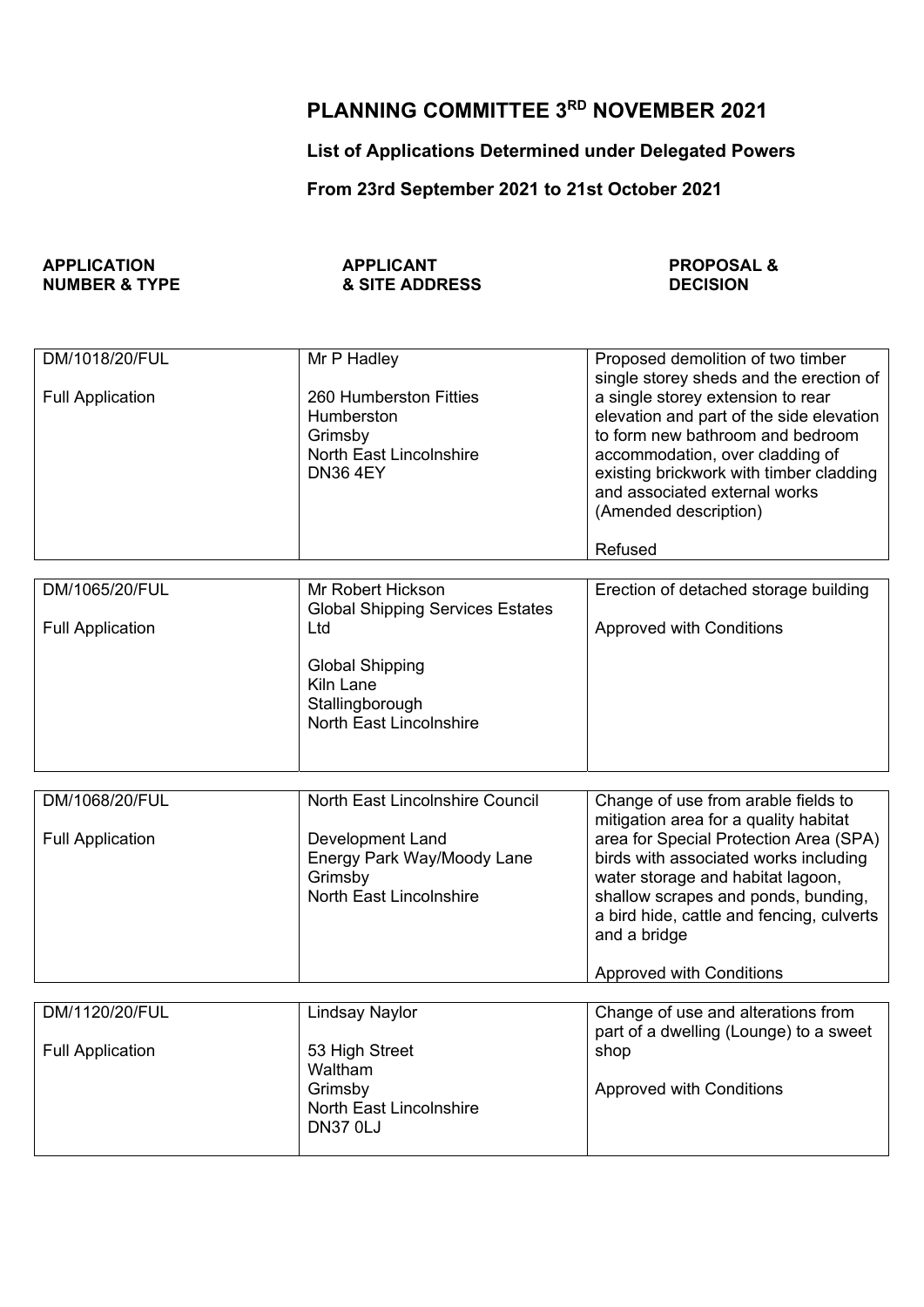| DM/1121/20/LBC                 | <b>Lindsay Naylor</b>                              | Listed Building application for change<br>of use from part of a dwelling (Lounge) |
|--------------------------------|----------------------------------------------------|-----------------------------------------------------------------------------------|
| <b>Listed Building Consent</b> | 53 High Street<br>Waltham                          | to a sweet shop, to include internal<br>alterations and restoration of fire place |
|                                | Grimsby<br>North East Lincolnshire                 |                                                                                   |
|                                | <b>DN37 0LJ</b>                                    | <b>Approved with Conditions</b>                                                   |
|                                |                                                    |                                                                                   |
| DM/0018/21/REM                 | Peter YPG Carpathia Ltd<br><b>YPG Aigburth Ltd</b> | Variation of Condition 1 (Plans) as<br>granted on DM/0660/19/REM for              |
| <b>Reserved Matters</b>        |                                                    | revision to retain and extend existing                                            |
|                                | 25 Enfield Avenue<br>New Waltham                   | dwelling in place of Plot 5 and<br>amendment to the construction design           |
|                                | Grimsby                                            | of the access road                                                                |
|                                | North East Lincolnshire<br><b>DN36 4RD</b>         | <b>Approved with Conditions</b>                                                   |
|                                |                                                    |                                                                                   |
| DM/0022/21/ADV                 | Virgin Money                                       | Display two non-illuminated projecting                                            |
| <b>Advertisement Consent</b>   | <b>Yorkshire Bank</b>                              | signs, three non-illuminated individual<br>lettering fascia signs, one non        |
|                                | 12 Bethlehem Street                                | illuminated recessed lettered panel                                               |
|                                | Grimsby<br>North East Lincolnshire                 | sign, two non-illuminated ATM<br>surrounds, one nightsafe surround and            |
|                                | <b>DN31 1JU</b>                                    | various internal and external window                                              |
|                                |                                                    | vinyls (AMENDED PLANS &<br>DESCRIPTION)                                           |
|                                |                                                    | <b>Approved with Conditions</b>                                                   |
| DM/0312/21/FUL                 | Mr Adam Croft                                      | Erection of a detached garden room                                                |
|                                |                                                    |                                                                                   |
| <b>Full Application</b>        | 1 Louth Road<br>Grimsby                            | Refused                                                                           |
|                                | <b>North East Lincolnshire</b>                     |                                                                                   |
|                                | <b>DN33 2EH</b>                                    |                                                                                   |
|                                |                                                    |                                                                                   |
| DM/0333/21/FUL                 | <b>George Street Builders</b>                      | Variation of condition 2 (Approved<br>Plans), 9 (Highways) and Condition 13       |
| <b>Full Application</b>        | 451 - 465 Cleethorpe Road                          | (Landscaping) attached to                                                         |
|                                | Grimsby<br><b>North East Lincolnshire</b>          | DM/0449/20/FUL for modification to<br>previously approved landscaping             |
|                                | <b>DN31 3BU</b>                                    | scheme and highway junction to Park                                               |
|                                |                                                    | Street.                                                                           |
|                                |                                                    | <b>Approved with Conditions</b>                                                   |
| DM/0413/21/FUL                 | Mr And Mrs Ben Williams                            | Erect single storey rear extension to                                             |
|                                |                                                    | dwelling and replacement of existing                                              |
| <b>Full Application</b>        | 157 Park Street<br>Cleethorpes                     | garage with detached garage<br>incorporating games room                           |
|                                | North East Lincolnshire                            |                                                                                   |
|                                | <b>DN357LX</b>                                     | <b>Approved with Conditions</b>                                                   |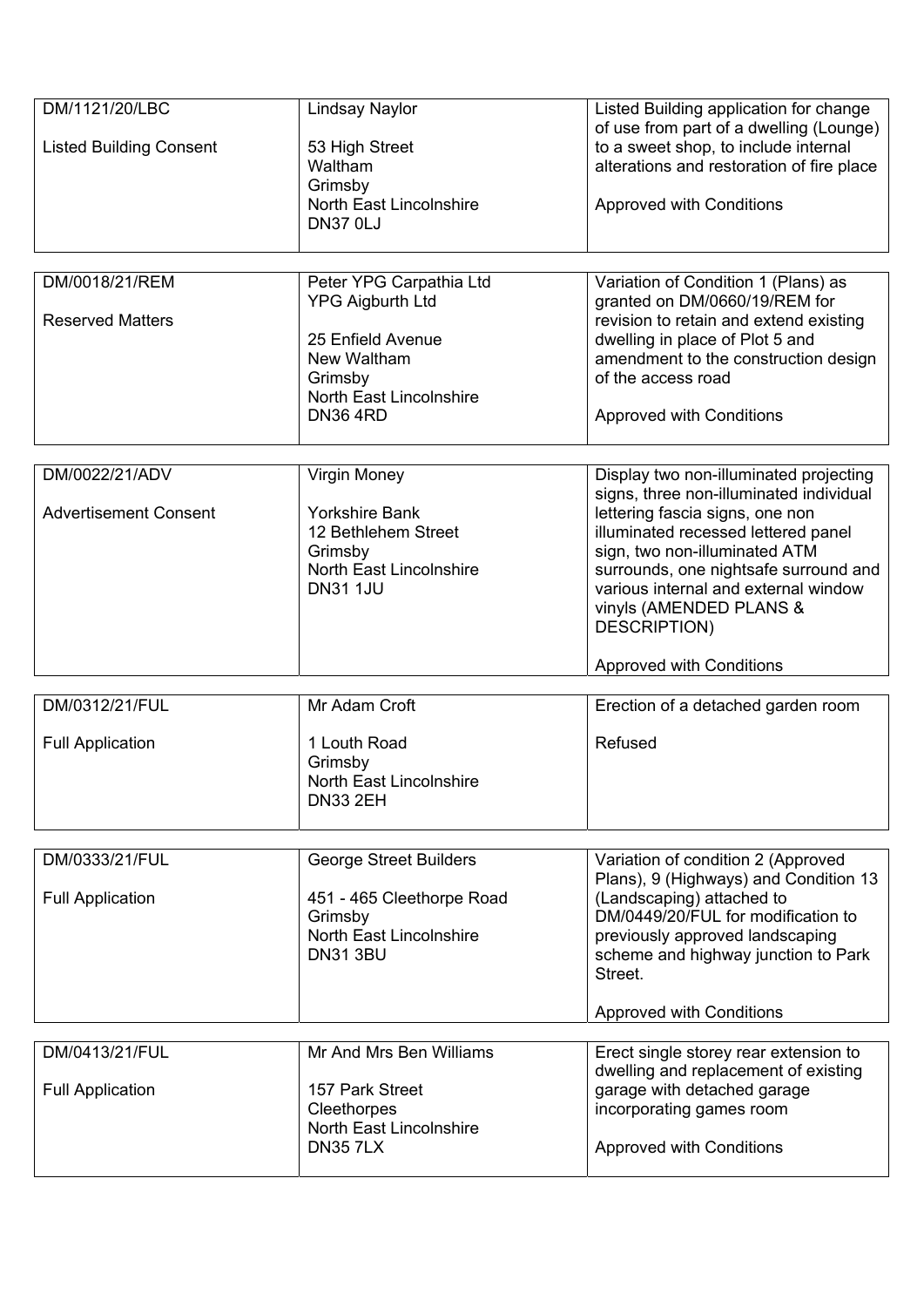| DM/0435/21/FUL<br><b>Full Application</b>                                              | Mr And Mrs Clayton<br>New Farm<br>Lopham Lane<br>Laceby<br><b>North East Lincolnshire</b><br><b>DN377JF</b>                                                                                                                                                    | Change of use of driveway to<br>domestic curtilage. Erect two storey<br>side extension, erect single storey<br>front extension, various external<br>alterations to include render of<br>external walls, alterations to windows<br>and roof covering. Addition of pergola<br>to rear. Erection of brick wall to front.<br>Erect double garage and garden room<br>with roof lights<br><b>Approved with Conditions</b>                                                                                                                     |
|----------------------------------------------------------------------------------------|----------------------------------------------------------------------------------------------------------------------------------------------------------------------------------------------------------------------------------------------------------------|-----------------------------------------------------------------------------------------------------------------------------------------------------------------------------------------------------------------------------------------------------------------------------------------------------------------------------------------------------------------------------------------------------------------------------------------------------------------------------------------------------------------------------------------|
| DM/0436/21/FUL<br><b>Full Application</b><br>DM/0487/21/FUL<br><b>Full Application</b> | Mr And Mrs Clayton<br>New Farm<br>Lopham Lane<br>Laceby<br><b>North East Lincolnshire</b><br><b>DN37 7JF</b><br><b>Tom Morley</b><br><b>ENGIE</b><br>Land Off Stallingborough<br>Interchange<br>Kiln Lane<br>Stallingborough<br><b>North East Lincolnshire</b> | Variation of Condition 2 (Plans) as<br>granted on application<br>DM/0854/20/FUL to include reduction<br>in plot width and access; altered<br>parking area and modifications to<br>dwelling including: reduction of double<br>garage to a single garage (including<br>setting back into site), reduction in<br>dwelling footprint and<br>alterations/amendments to elevations<br>including windows and doors on all<br>elevations<br><b>Approved with Conditions</b><br>Installation of drainage pond<br><b>Approved with Conditions</b> |
| DM/0533/21/FUL<br><b>Full Application</b>                                              | Mr Damien Jaines-White<br>North East Lincolnshire Council<br>Buildings 4, 8, 9, 10, 11 And 16<br><b>Auckland Road</b><br>Port Of Grimsby<br>Grimsby<br>North East Lincolnshire<br><b>DN31 3RP</b>                                                              | Change of use of various buildings to<br>form creative industries workspaces to<br>include various internal and external<br>alterations<br><b>Approved with Conditions</b>                                                                                                                                                                                                                                                                                                                                                              |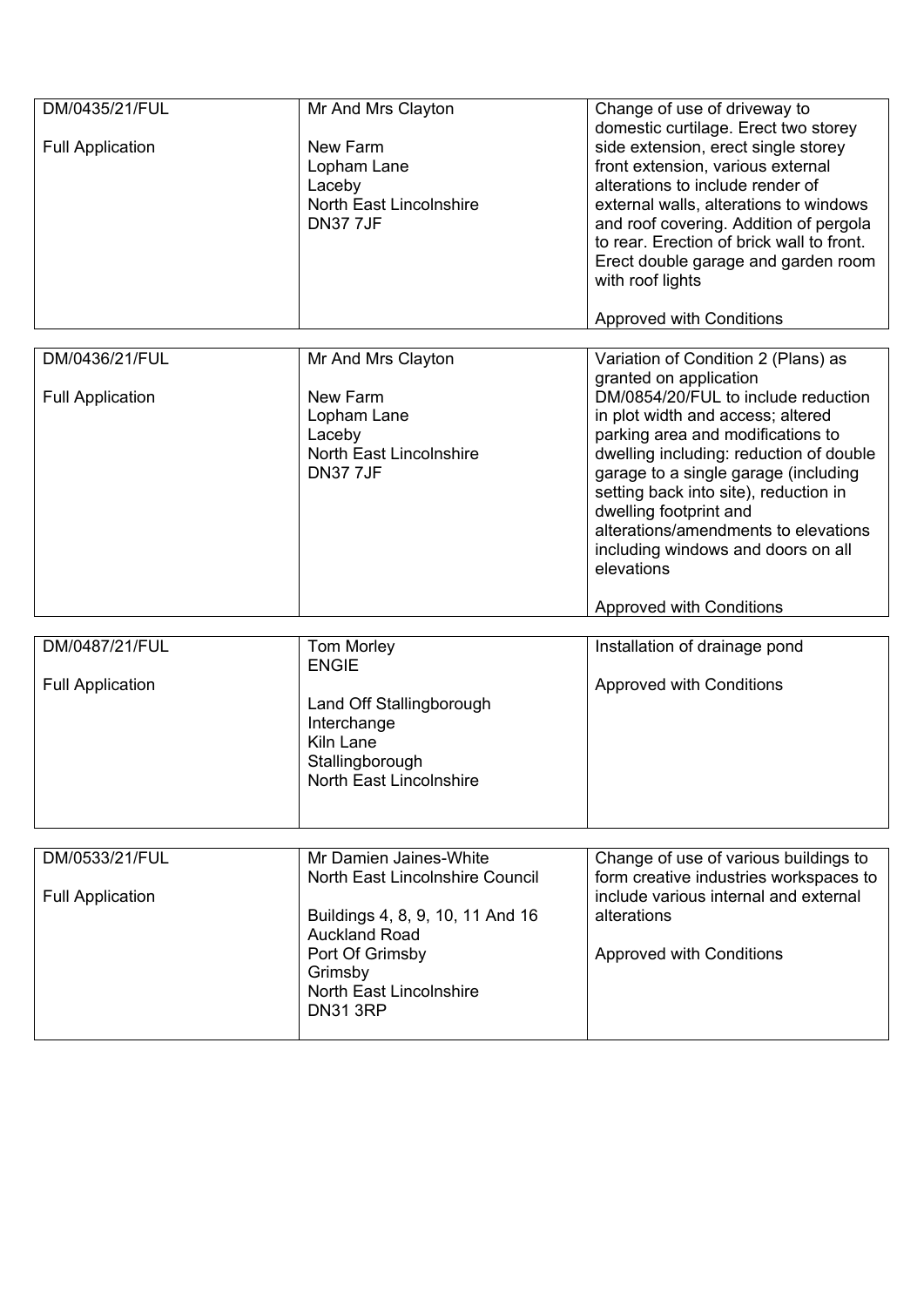| DM/0567/21/FUL<br><b>Full Application</b>      | Daniel Snowden<br>Ross Davy Associates<br>21 - 24 Alexandra Road<br>Cleethorpes<br>North East Lincolnshire<br><b>DN35 8LG</b>              | Removal of concrete balcony and<br>erection of timber balcony with railing<br>and columns refurbished<br><b>Approved with Conditions</b>                                      |
|------------------------------------------------|--------------------------------------------------------------------------------------------------------------------------------------------|-------------------------------------------------------------------------------------------------------------------------------------------------------------------------------|
| DM/0569/21/CND<br><b>Discharge Condition</b>   | Mr Jug Johal<br>Diana Princess Of Wales Hospital<br>Scartho Road<br>Grimsby<br>North East Lincolnshire<br><b>DN33 2BA</b>                  | Details in discharge of condition 4<br>(Surface Water Drainage) pursuant to<br>application DM/0913/20/FUL<br><b>Conditions Complied With</b>                                  |
| DM/0571/21/ADV<br><b>Advertisement Consent</b> | Mr Damien Jaines-White<br><b>NE Lincolnshire Council</b><br>Foot Bridge<br>Frederick Ward Way<br>Grimsby<br><b>North East Lincolnshire</b> | Advertisement consent to display a<br>banner on the newly installed bridge<br>that links Frederick Ward Way to<br><b>Fisherman's Wharf</b><br><b>Approved with Conditions</b> |
| DM/0583/21/FUL<br><b>Full Application</b>      | Taniya Hussain<br>2224 Market Ltd<br>Havana Cabana<br>26 Sea View Street<br>Cleethorpes<br>North East Lincolnshire<br><b>DN35 8EZ</b>      | Retrospective creation of roof garden<br>with outside seating area for existing<br>premises<br>Refused                                                                        |
| DM/0637/21/FUL<br><b>Full Application</b>      | <b>Miss Danielle Wilson</b><br>95 Woodlands Avenue<br>Immingham<br>North East Lincolnshire<br><b>DN40 2JG</b>                              | Retrospective application for the<br>change of use of the existing summer<br>house to dog grooming salon<br><b>Approved Limited Period</b>                                    |
| DM/0651/21/FUL<br><b>Full Application</b>      | <b>LNT Care Developments Ltd</b><br><b>Land Off Matthew Telford Park</b><br>Grimsby<br><b>North East Lincolnshire</b>                      | Erect 66 bedroom care home to<br>include access, parking and<br>landscaping<br><b>Approved with Conditions</b>                                                                |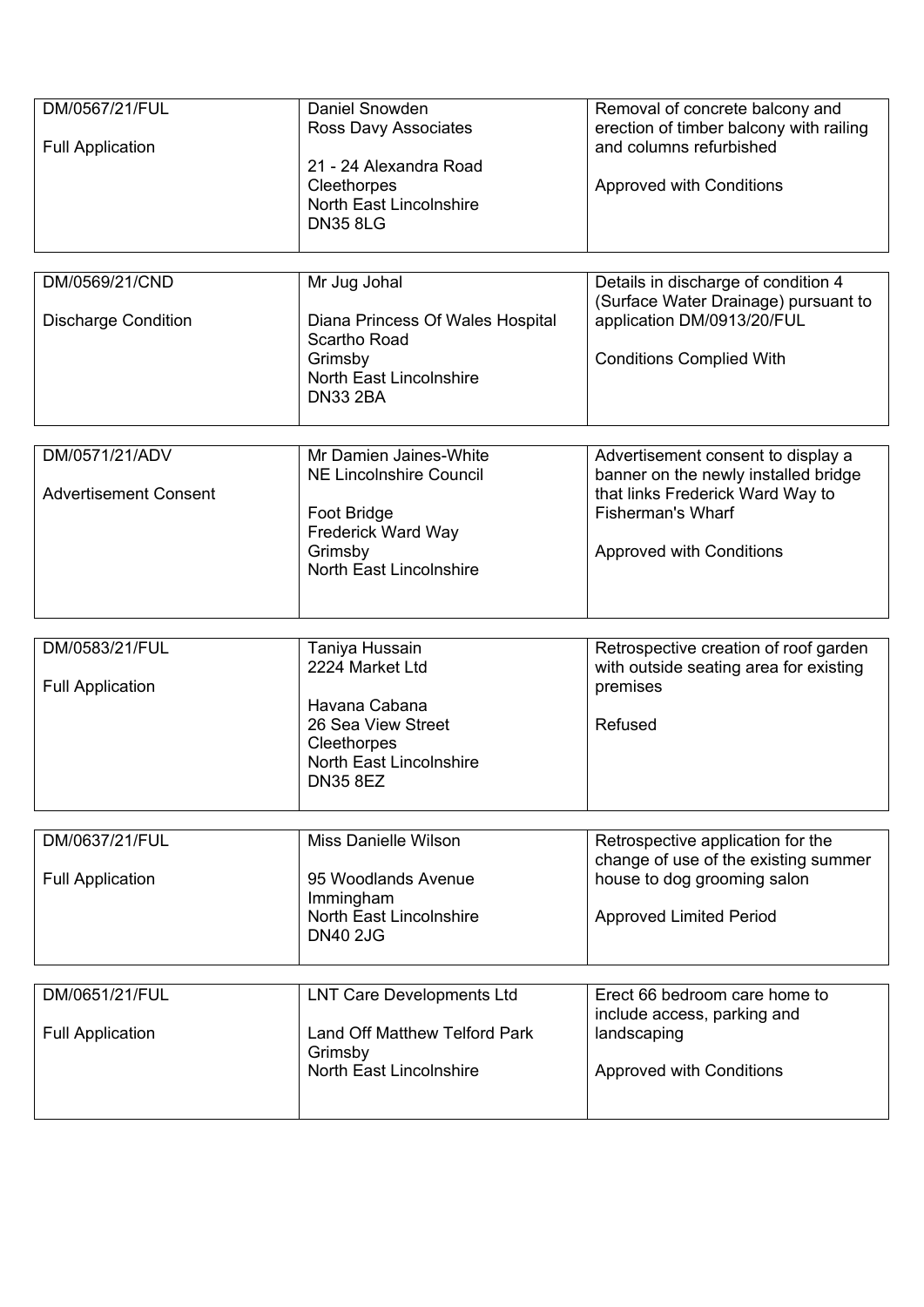| DM/0665/21/FUL<br><b>Full Application</b>      | Cornerstone and Telefonica UK<br>Limited<br><b>Footway Outside Cleethorpes</b><br>Leisure Centre<br>Kingsway<br>Cleethorpes<br>North East Lincolnshire<br><b>DN35 0BY</b> | Removal and replacement of existing<br>12.5 metre high monopole with a 17.5<br>metre high monopole, supporting 6 no.<br>antennas, and 1 no. equipment<br>cabinet, and ancillary development<br>thereto, including the installation of 1<br>no. GPS module and 3 no. RRHs<br>(Remote Radio Heads) to be located<br>on the replacement monopole |
|------------------------------------------------|---------------------------------------------------------------------------------------------------------------------------------------------------------------------------|-----------------------------------------------------------------------------------------------------------------------------------------------------------------------------------------------------------------------------------------------------------------------------------------------------------------------------------------------|
|                                                |                                                                                                                                                                           | <b>Approved with Conditions</b>                                                                                                                                                                                                                                                                                                               |
| DM/0668/21/ADV<br><b>Advertisement Consent</b> | Queen Mary Avenue Infants School<br>Queen Mary Avenue Infants School<br>Queen Mary Avenue<br>Cleethorpes<br>North East Lincolnshire<br><b>DN357SY</b>                     | Display one non-illuminated fascia<br>sign and one non-illuminated<br>freestanding sign<br><b>Approved with Conditions</b>                                                                                                                                                                                                                    |
| DM/0693/21/FUL                                 | Mr Ken Fleming                                                                                                                                                            | Erection of a detached dwelling with                                                                                                                                                                                                                                                                                                          |
| <b>Full Application</b>                        | Rear Of 2 Aylesby Lane<br>Healing<br>North East Lincolnshire                                                                                                              | roof lights and a detached garage<br>(AMENDED PLANS - ROOFLIGHTS)<br><b>Approved with Conditions</b>                                                                                                                                                                                                                                          |
|                                                |                                                                                                                                                                           |                                                                                                                                                                                                                                                                                                                                               |
| DM/0695/21/CND<br><b>Discharge Condition</b>   | <b>MR Phil Woods</b><br>Land Rear Of Heywood<br><b>Waltham Road</b><br><b>Brigsley</b><br>North East Lincolnshire                                                         | Details in discharge of conditions 3<br>(Materials), 4 (Surface and Foul Water<br>Drainage), 5 (Construction<br>Management Plan), 6 (Water Use), 7<br>(Highways Access) and 8<br>(Landscaping) pursuant to<br>DM/0218/21/FUL<br><b>Conditions Complied With</b>                                                                               |
| DM/0703/21/FULA                                | Mr G Roe                                                                                                                                                                  | Demolish existing car-port and garage                                                                                                                                                                                                                                                                                                         |
| Accredit Agnt - Hseholder<br>application       | 2 Hilton Court<br>Cleethorpes<br><b>North East Lincolnshire</b><br>DN35 ONF                                                                                               | and erect single storey side extension<br>with roof lanterns, internal alterations,<br>alterations to window openings and<br>installation of cladding to front<br>elevation<br><b>Approved with Conditions</b>                                                                                                                                |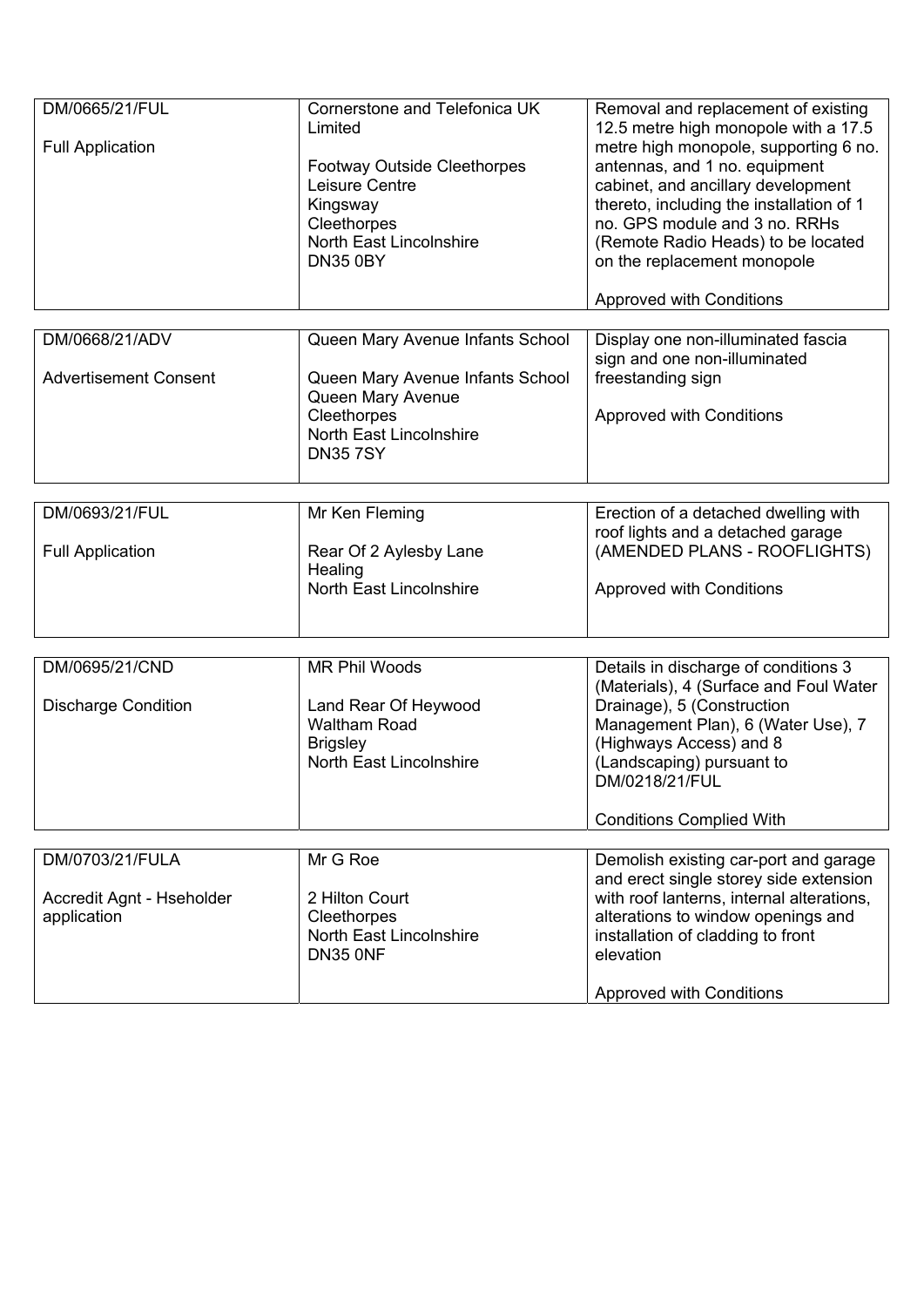| DM/0717/21/CND<br><b>Discharge Condition</b>                 | <b>George Street Builders</b><br>451 - 465 Cleethorpe Road<br>Grimsby<br>North East Lincolnshire<br><b>DN31 3BU</b>              | Details in discharge of Conditions 3<br>(Piling / Ground Improvement /<br>Foundations), 5 (Contamination), 6<br>(Contamination), 7 (Contamination), 9<br>(Provision of Access and Parking), 10<br>(Construction Management Plan), and<br>18 (Surface Water Drainage) pursuant<br>to DM/0449/20/FUL<br><b>Conditions Complied With</b> |
|--------------------------------------------------------------|----------------------------------------------------------------------------------------------------------------------------------|---------------------------------------------------------------------------------------------------------------------------------------------------------------------------------------------------------------------------------------------------------------------------------------------------------------------------------------|
| DM/0720/21/FUL<br><b>Full Application</b>                    | Mr Vajinder Dhillon<br><b>Dhillon Ventures Ltd</b><br>33 Chantry Lane<br>Grimsby<br>North East Lincolnshire<br><b>DN31 2LP</b>   | Change of use of dwelling into 7 bed/<br>7 person HMO to include alterations<br>and the removal of external wc to rear<br>and lean to extension to side<br><b>Approved with Conditions</b>                                                                                                                                            |
| DM/0754/21/CEA<br>Cert of Lawful Use/Operation -<br>Proposed | Mr Darren Newland<br>D2 Living Limited<br>146 Welholme Road<br>Grimsby<br>North East Lincolnshire<br><b>DN32 9LW</b>             | Certificate of Lawfulness for proposed<br>use to Class C4 House in Multiple<br>Occupation with alterations to<br>windows and doors<br>Approved                                                                                                                                                                                        |
| DM/0779/21/PAC<br>Prior Approve-C/use from<br>office(B1)-res | Hawkstone Properties PLC<br><b>Imperial House</b><br>77 Victoria Street<br>Grimsby<br>North East Lincolnshire<br><b>DN31 1DD</b> | Prior approval for proposed<br>conversion of offices to 24 residential<br>apartments<br><b>Prior Approval Granted</b>                                                                                                                                                                                                                 |
| DM/0784/21/FUL<br><b>Full Application</b>                    | Aldi Stores Ltd<br>Aldi Foodstore<br>Cleethorpe Road<br>Grimsby<br>North East Lincolnshire<br><b>DN31 3BH</b>                    | Variation of Condition 2 (Approved<br>Plans) as granted on DM/0854/19/FUL<br>to remove high level glazing to Thorold<br>Street elevation, replace canopy to<br>front, include render to Cleethorpe<br>Road and shop front elevations and<br>change in colour to fascias and<br>guttering<br><b>Approved with Conditions</b>           |
| DM/0795/21/FUL<br><b>Full Application</b>                    | Robspeed Motorcycles Ltd<br>368 - 378 Cleethorpe Road<br>Grimsby<br>North East Lincolnshire<br><b>DN31 3DH</b>                   | Erect single storey extension to front<br>elevation<br>Approved with Conditions                                                                                                                                                                                                                                                       |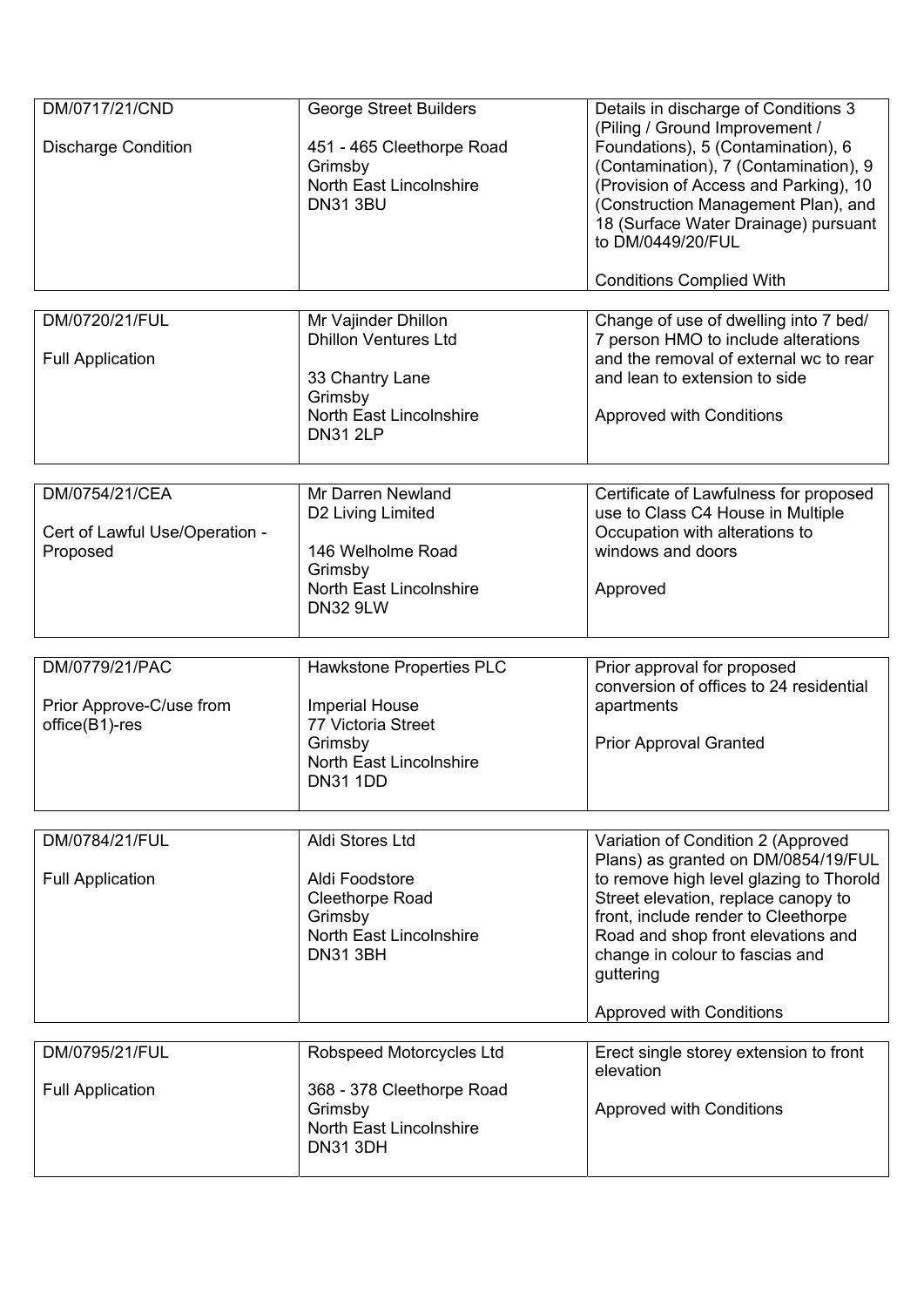| DM/0793/21/FUL<br><b>Full Application</b>                   | Mr Peter Waters<br>Cartergate Social Club<br>The Royal British Legion<br>Cartergate<br>Grimsby<br>North East Lincolnshire<br><b>DN31 1QZ</b>             | Variation of Condition 3<br>(Materials/Colour) as granted on<br>application DM/0661/20/FUL to<br>change the colour of the proposed<br>windows and redecoration from cream<br>to white<br><b>Approved with Conditions</b>       |
|-------------------------------------------------------------|----------------------------------------------------------------------------------------------------------------------------------------------------------|--------------------------------------------------------------------------------------------------------------------------------------------------------------------------------------------------------------------------------|
| DM/0800/21/FUL<br><b>Full Application</b>                   | Mr Richard Stephenson<br>3 Rinovia Drive<br>Grimsby<br>North East Lincolnshire<br><b>DN33 3GE</b>                                                        | Erect single storey rear extension with<br>roof lantern<br><b>Approved with Conditions</b>                                                                                                                                     |
| DM/0804/21/FUL<br><b>Full Application</b>                   | Mr And Mrs McGuire<br>14 Heythrop Road<br>Cleethorpes<br>North East Lincolnshire<br><b>DN35 0TY</b>                                                      | Erect single storey side extension to<br>form utility and alterations to rear<br>elevation<br><b>Approved with Conditions</b>                                                                                                  |
| DM/0806/21/FUL<br><b>Full Application</b>                   | Mrs Helen Horder<br><b>Office Friends</b><br><b>Office Friends</b><br><b>King Edward Street</b><br>Grimsby<br>North East Lincolnshire<br><b>DN31 3LA</b> | Proposed new facade cladding, roof<br>cladding and new windows<br><b>Approved with Conditions</b>                                                                                                                              |
| DM/0815/21/FULA<br>Accredit Agnt - Hseholder<br>application | Mr And Mrs M Thomas<br>211 Scartho Road<br>Grimsby<br>North East Lincolnshire<br><b>DN33 2EA</b>                                                         | Install side and rear dormers to form<br>rooms in roof space and installation of<br>rooflight in front elevation<br>Refused                                                                                                    |
| DM/0814/21/FUL<br><b>Full Application</b>                   | Miss Lydia Kitchen<br>10 St Lukes Grove<br>Humberston<br>North East Lincolnshire<br><b>DN36 4DU</b>                                                      | Installation of dormers to front and<br>rear and roof lift to create living<br>accommodation at first floor with<br>alterations including two additional<br>windows to side at ground floor<br><b>Approved with Conditions</b> |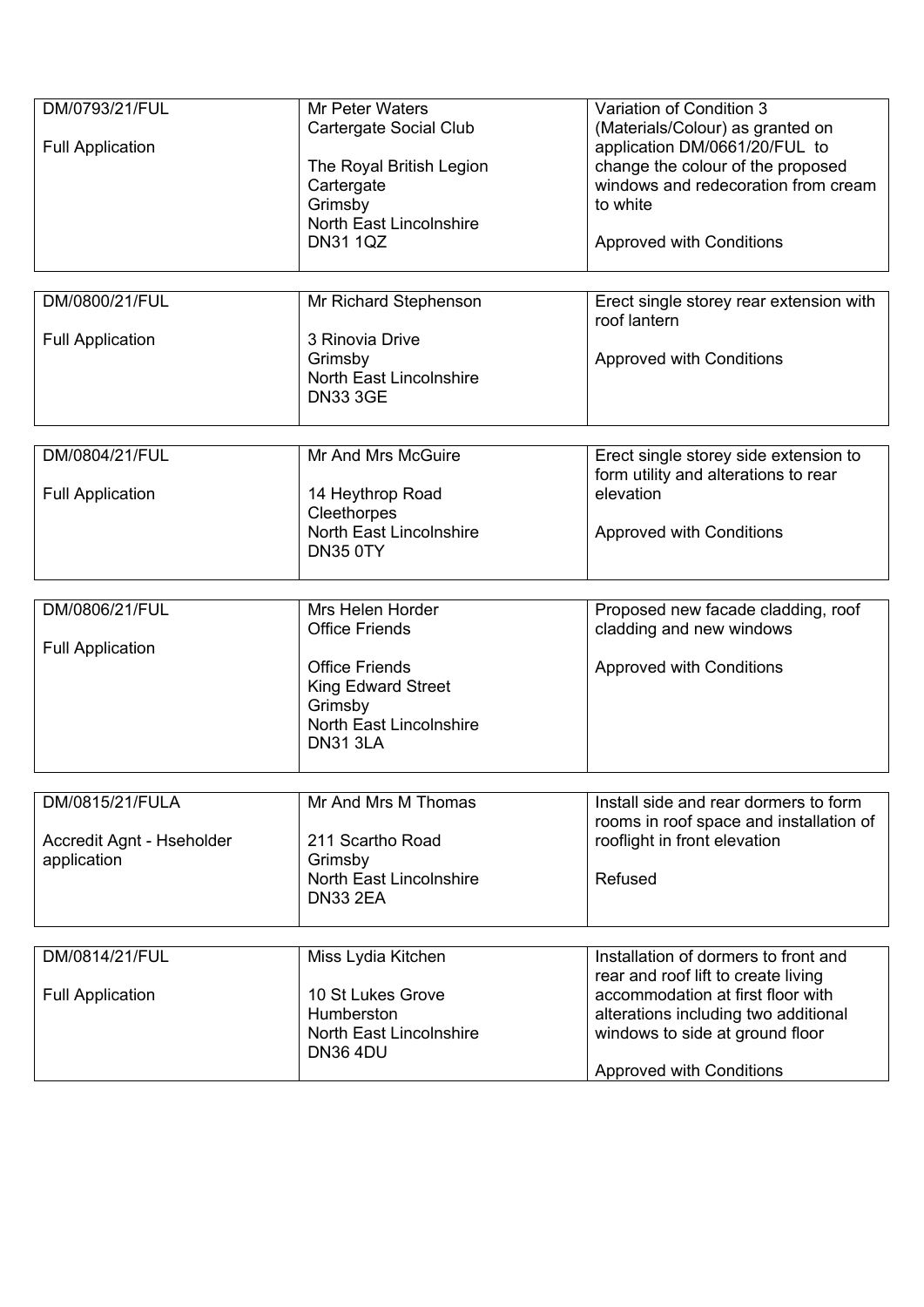| DM/0817/21/FUL             | Mr R And Mrs L Sands                 | Variation of Condition 3 (External                                             |
|----------------------------|--------------------------------------|--------------------------------------------------------------------------------|
| <b>Full Application</b>    | 37 Garrick Lane                      | Materials) as granted on<br>DM/0951/20/FULA to change                          |
|                            | New Waltham                          | materials from brick to render                                                 |
|                            | North East Lincolnshire              |                                                                                |
|                            | <b>DN36 4WD</b>                      | <b>Approved with Conditions</b>                                                |
|                            |                                      |                                                                                |
| DM/0818/21/FUL             | <b>Thomas Marshall</b>               | Erect single storey rear extension and<br>two storey side extension to include |
| <b>Full Application</b>    | <b>Field View</b>                    | balcony with alterations to garage                                             |
|                            | 7 Chelsea Walk                       | doors                                                                          |
|                            | Cleethorpes                          |                                                                                |
|                            | North East Lincolnshire              | <b>Approved with Conditions</b>                                                |
|                            | <b>DN35 0QP</b>                      |                                                                                |
|                            |                                      |                                                                                |
| DM/0826/21/FUL             | Mr & Mrs C Catterall                 | Erect open porch to front elevation                                            |
| <b>Full Application</b>    | 12 Buddleia Close                    | <b>Approved with Conditions</b>                                                |
|                            | Healing                              |                                                                                |
|                            | North East Lincolnshire              |                                                                                |
|                            | <b>DN417JH</b>                       |                                                                                |
|                            | Mr Moorcroft                         |                                                                                |
| DM/0827/21/CND             | Seachill (part of Hilton Food Group) | Details in Discharge of Condition 6<br>(Surface Water Drainage), 7             |
| <b>Discharge Condition</b> |                                      | (Construction Management) and 8                                                |
|                            | Icelandic Sea Chilled East Site      | (Piling) pursuant to DM/1005/19/FUL                                            |
|                            | Estate Road 2                        |                                                                                |
|                            | Grimsby                              | <b>Conditions Complied With</b>                                                |
|                            | <b>North East Lincolnshire</b>       |                                                                                |
|                            |                                      |                                                                                |
|                            |                                      |                                                                                |
| DM/0828/21/FULA            | Dr Tun                               | Erect single storey conservatory and<br>car port to sides, raise height of     |
| Accredit Agnt - Hseholder  | 31 Station Road                      | garage roof, installation of gates with                                        |
| application                | <b>Great Coates</b>                  | hardstanding and remove existing tree                                          |
|                            | North East Lincolnshire              | at front of property (amended plans)                                           |
|                            | DN37 9NP                             |                                                                                |
|                            |                                      | <b>Approved with Conditions</b>                                                |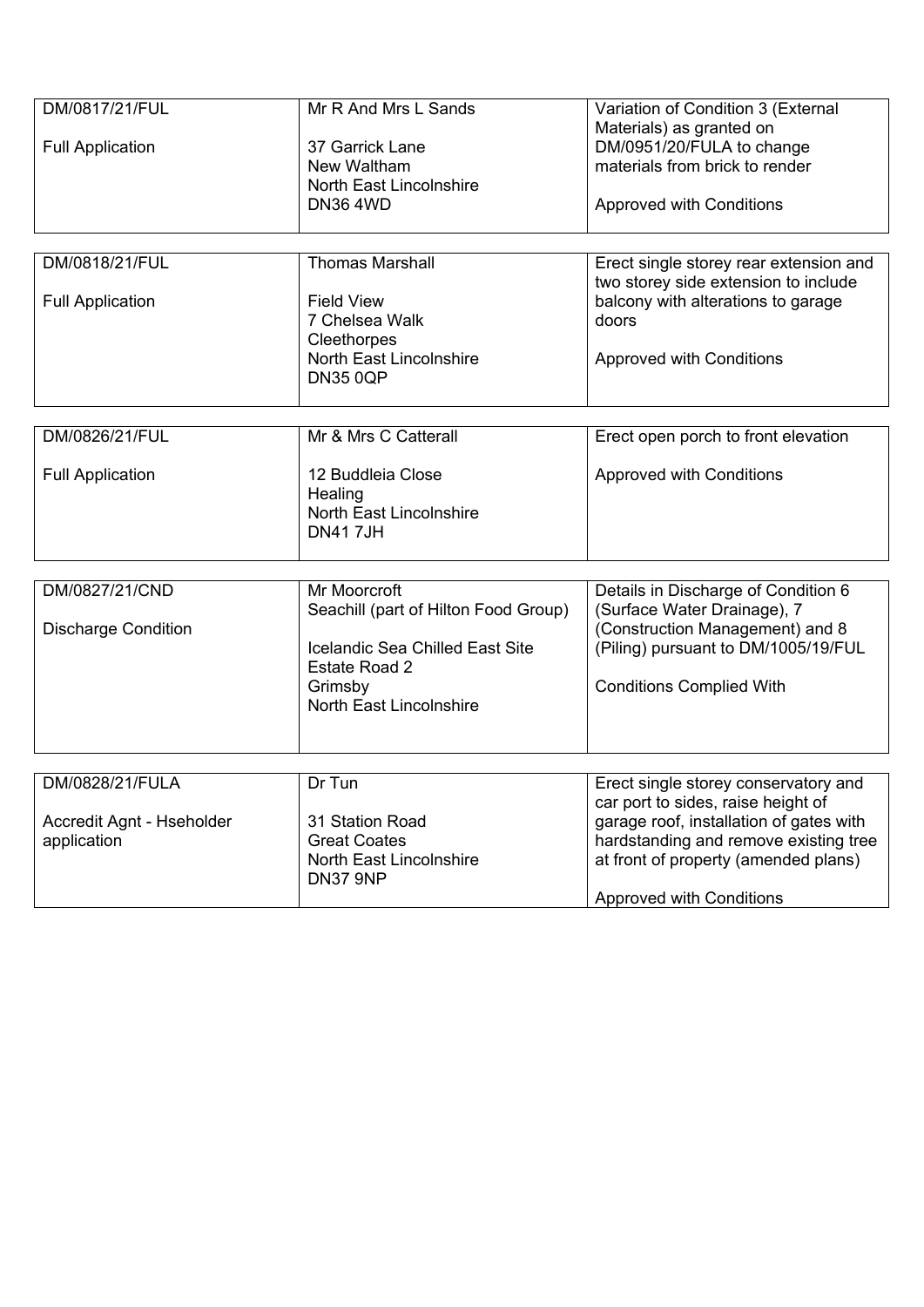| DM/0834/21/TCA<br>Works to a tree in a Conservation<br>Area | Mr Robert Ramella<br>Rear Of 99 Abbey Road<br>Grimsby<br>North East Lincolnshire<br><b>DN32 0HN</b>     | Yew tree T1: amended work<br>specification, reduce the height of the<br>tree to gutter line of 64d Brighowgate.<br>Reduce canopy spread to 2m from<br>base of tree.<br>Yew tree T3: Fell<br>reason: tree in rear garden shading to<br>kitchen. tree in front garden restricting<br>access and suppressing Mulberry tree:<br>neaten 2 ragged branches which have<br>previously broken prior to us<br>purchasing the plot (see photo), and<br>lift the canopy to a 3 meter height.<br>Approved                                                                                                                                                                                                                                                    |
|-------------------------------------------------------------|---------------------------------------------------------------------------------------------------------|-------------------------------------------------------------------------------------------------------------------------------------------------------------------------------------------------------------------------------------------------------------------------------------------------------------------------------------------------------------------------------------------------------------------------------------------------------------------------------------------------------------------------------------------------------------------------------------------------------------------------------------------------------------------------------------------------------------------------------------------------|
| DM/0843/21/TCA                                              | Mrs Joanne Oxborough                                                                                    | Sycamore adjacent 1 Le Burghdike                                                                                                                                                                                                                                                                                                                                                                                                                                                                                                                                                                                                                                                                                                                |
| Works to a tree in a Conservation<br>Area                   | <b>Welholme Care Centre</b><br>3 Welholme Road<br>Grimsby<br>North East Lincolnshire<br><b>DN32 0DY</b> | Close, as shown in photo: Fell<br>Approved                                                                                                                                                                                                                                                                                                                                                                                                                                                                                                                                                                                                                                                                                                      |
| DM/0837/21/FUL                                              | Mr Andrew Ford                                                                                          | Convert integral garage into living                                                                                                                                                                                                                                                                                                                                                                                                                                                                                                                                                                                                                                                                                                             |
| <b>Full Application</b>                                     | 19 Brocklesby Avenue<br>Immingham<br>North East Lincolnshire<br><b>DN40 2AS</b>                         | space with associated works<br><b>Approved with Conditions</b>                                                                                                                                                                                                                                                                                                                                                                                                                                                                                                                                                                                                                                                                                  |
| DM/0839/21/TPO                                              | Mr Chris Grocock                                                                                        | Trees T.1(sycamore), T.2 (horse                                                                                                                                                                                                                                                                                                                                                                                                                                                                                                                                                                                                                                                                                                                 |
| Works to a tree with a TPO                                  | 156 Waltham Road<br>Grimsby<br>North East Lincolnshire<br><b>DN33 2NJ</b>                               | chestnut) and T.3 (sycamore) are<br>growing over a neighbouring property<br>(132 Waltham Road) causing<br>excessive shading and sap dropping<br>onto the roof of the house. The result<br>is that the neighbour is suffering large<br>amounts of moss on the roof and the<br>roof requires professional cleaning.<br>Permission is sought to prune the<br>overhanging branches to allow 2<br>metre clearance away from the roof.<br>Tree T.11 (cedar) is growing over the<br>roof of 156 Waltham Road, causing<br>cedar needles to drop into the gutter<br>and block the drainage of water.<br>Permission is sought to prune the<br>overhanging branches to allow a 2<br>metre clearance away from the roof.<br><b>Approved with Conditions</b> |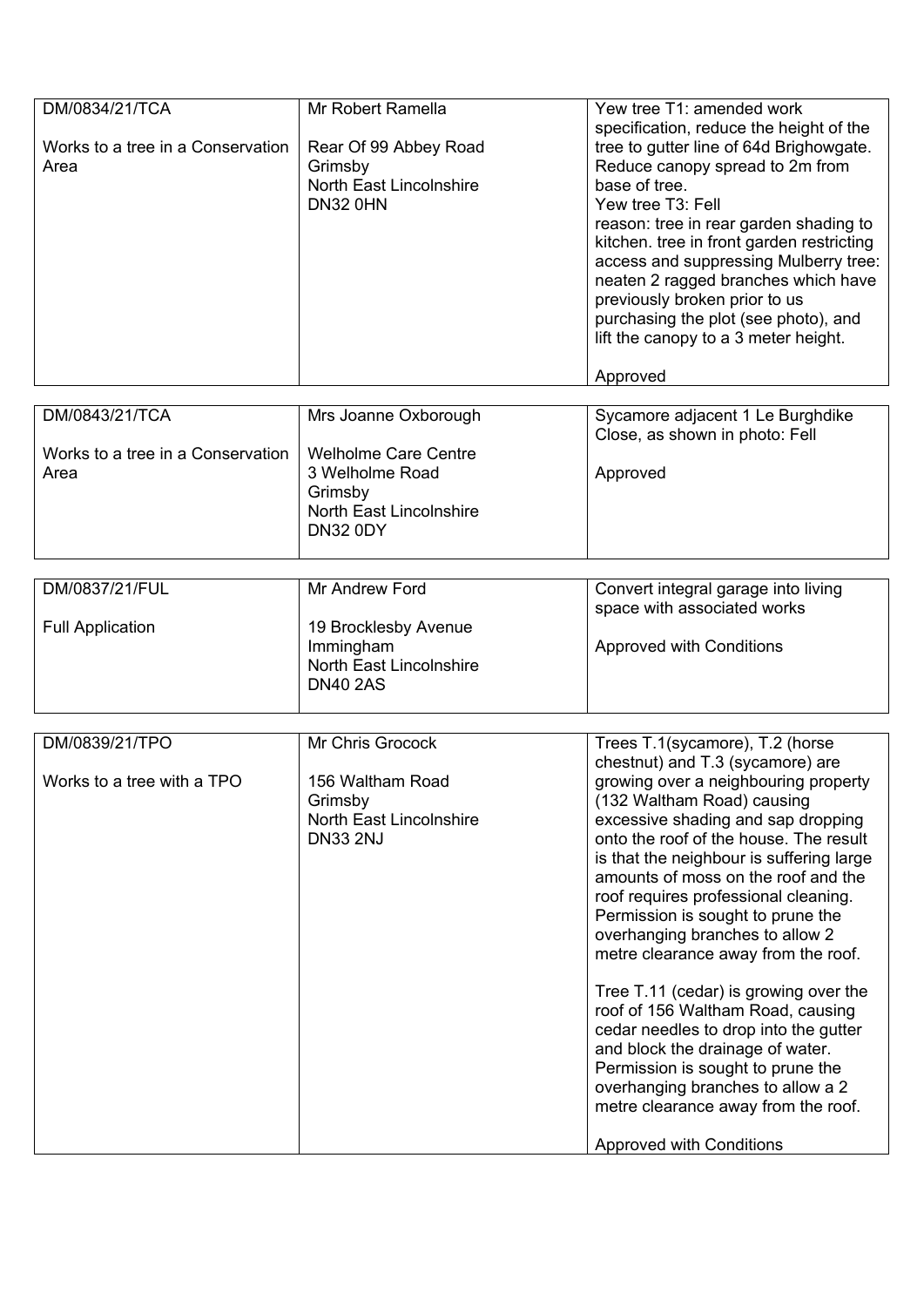| DM/0840/21/FUL<br><b>Full Application</b> | Mr M Crome<br>74 Stallingborough Road<br>Healing<br><b>North East Lincolnshire</b><br><b>DN417QL</b>                                | Retain/relocate play equipment to rear<br>of garden, erect porch to front<br>elevation and alterations to boundary<br>treatments to include installation of<br>gate<br><b>Approved with Conditions</b>                                                                                                                                                                                                                               |
|-------------------------------------------|-------------------------------------------------------------------------------------------------------------------------------------|--------------------------------------------------------------------------------------------------------------------------------------------------------------------------------------------------------------------------------------------------------------------------------------------------------------------------------------------------------------------------------------------------------------------------------------|
|                                           |                                                                                                                                     |                                                                                                                                                                                                                                                                                                                                                                                                                                      |
| DM/0842/21/FUL<br><b>Full Application</b> | Mr Steve Brown<br><b>BDS Construction Management Ltd</b><br>31 Manor Drive<br>Waltham<br><b>North East Lincolnshire</b><br>DN37 0NS | Partial demolition of existing rear<br>extension, erect single storey rear<br>extension with roof lights to adjoin to<br>and extend existing garage, convert<br>existing garage to provide day room,<br>sensory room and gym, erect<br>extension at first floor to provide<br>additional living accommodation at first<br>floor with various internal and external<br>alterations<br><b>Approved with Conditions</b>                 |
|                                           |                                                                                                                                     |                                                                                                                                                                                                                                                                                                                                                                                                                                      |
| DM/0844/21/FUL<br><b>Full Application</b> | Miss Lovesey<br>148 Scartho Road<br>Grimsby<br><b>North East Lincolnshire</b><br><b>DN33 2BS</b>                                    | Erect single storey annexe to rear of<br>garden<br><b>Approved with Conditions</b>                                                                                                                                                                                                                                                                                                                                                   |
|                                           |                                                                                                                                     |                                                                                                                                                                                                                                                                                                                                                                                                                                      |
| DM/0846/21/FULA                           | Mr Mark Fletcher                                                                                                                    | Erect single storey rear extension                                                                                                                                                                                                                                                                                                                                                                                                   |
| Accredit Agnt - Hseholder<br>application  | 7 Silvergarth<br>Grimsby<br><b>North East Lincolnshire</b><br><b>DN32 8QR</b>                                                       | <b>Approved with Conditions</b>                                                                                                                                                                                                                                                                                                                                                                                                      |
| DM/0848/21/TCA                            | Mr Geoff Beasley                                                                                                                    | Cherry tree in front garden: Reduce                                                                                                                                                                                                                                                                                                                                                                                                  |
| Works to a tree in a Conservation<br>Area | <b>Corner Cottage</b><br><b>Walk Lane</b><br>Irby Upon Humber<br><b>North East Lincolnshire</b><br>DN377LA                          | height to 7m and canopy spread all<br>round to 2.5m from base of tree. Lift<br>canopy to 3m.<br>Crimson Maple in front garden:<br>Reduce height to 7m and canopy<br>spread all round to 2.5m from base of<br>tree.<br>Reason: both trees form one canopy<br>and wish to manage as one canopy.<br>Small Hazel in rear garden: Fell, trunk<br>less than 75mm dia.<br>Mock Orange tree: Cut back to<br>previous cut points.<br>Approved |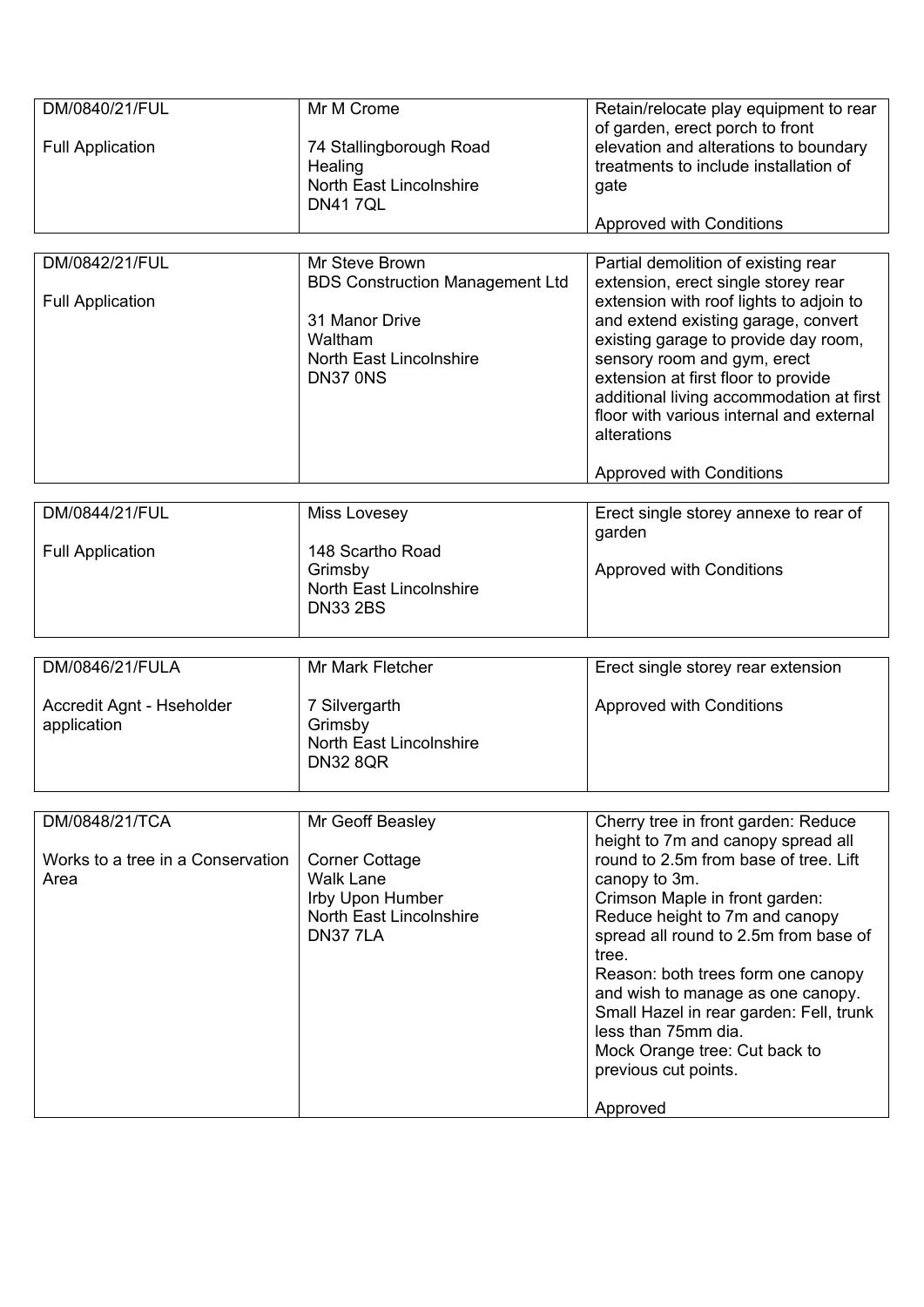| DM/0849/21/CND<br><b>Discharge Condition</b>                | Ms Samantha England<br><b>YMCA Humber</b><br>21 Freeman Street<br>Grimsby<br><b>North East Lincolnshire</b><br><b>DN327AE</b>                   | Details in discharge of condition 19<br>(Management of Car Park) pursuant to<br>DM/0642/19/FUL<br><b>Conditions Complied With</b>                                                                                                                                                                                                                                                                                                                                                                                                                                                  |
|-------------------------------------------------------------|-------------------------------------------------------------------------------------------------------------------------------------------------|------------------------------------------------------------------------------------------------------------------------------------------------------------------------------------------------------------------------------------------------------------------------------------------------------------------------------------------------------------------------------------------------------------------------------------------------------------------------------------------------------------------------------------------------------------------------------------|
| DM/0856/21/TCA                                              | <b>Mr David Barrett</b>                                                                                                                         | Photo 1 Tree One. Reduce canopy                                                                                                                                                                                                                                                                                                                                                                                                                                                                                                                                                    |
| Works to a tree in a Conservation<br>Area                   | 39 Weelsby Road<br>Grimsby<br>North East Lincolnshire<br><b>DN32 0PZ</b>                                                                        | radius to around 7 foot - this is based<br>on previous pollarding points. reduce<br>height to 30ft<br>Photo 2,3,4. Tree Two. Reduce<br>canopy radius to be about 6 foot.<br>Reduce height to 15ft<br>Photo 4 and 5. Trees 3,4,&5. We<br>stated a desired height of 20 foot -<br>would like to change that to a height of<br>15 foot with a radius of 5 foot.<br>With trees 2, 3, 4 and 5 their growth<br>has been uncontrolled - with the<br>measures envisaged they would be<br>brought back to trees of a decorative<br>nature, not ones you would find in a<br>wood<br>Approved |
| DM/0858/21/CND                                              | EP SHB Limited                                                                                                                                  | Partial Details in Discharge of                                                                                                                                                                                                                                                                                                                                                                                                                                                                                                                                                    |
| <b>Discharge Condition</b>                                  | Land Rear Of Power Station<br>Hobson Way<br>Stallingborough<br>North East Lincolnshire                                                          | Condition 22 (Highway Condition)<br>pursuant to DM/0273/21/FUL<br><b>Conditions Part Complied With</b>                                                                                                                                                                                                                                                                                                                                                                                                                                                                             |
| DM/0859/21/FULA                                             | Mrs J Rimmer                                                                                                                                    | Erect single storey side and rear                                                                                                                                                                                                                                                                                                                                                                                                                                                                                                                                                  |
| Accredit Agnt - Hseholder<br>application                    | 2 Marian Way<br>Waltham<br><b>North East Lincolnshire</b><br>DN37 0XN                                                                           | extension with roof lights and erect<br>first floor extension over existing<br>garage to form additional living<br>accommodation                                                                                                                                                                                                                                                                                                                                                                                                                                                   |
|                                                             |                                                                                                                                                 | <b>Approved with Conditions</b>                                                                                                                                                                                                                                                                                                                                                                                                                                                                                                                                                    |
| DM/0862/21/TCA<br>Works to a tree in a Conservation<br>Area | Mrs Vanessa Thirde<br>Primelife<br><b>Welholme Care Home</b><br>3 Welholme Road<br>Grimsby<br><b>North East Lincolnshire</b><br><b>DN32 0DY</b> | Sycamore tree, adjacent boundary<br>with No.1 Le Burghdike Close, as<br>indicated in the attached photo:<br>reduce canopy spread towards No.1<br>Le Burghdike Close to 3m from base<br>of the tree.<br>Approved                                                                                                                                                                                                                                                                                                                                                                    |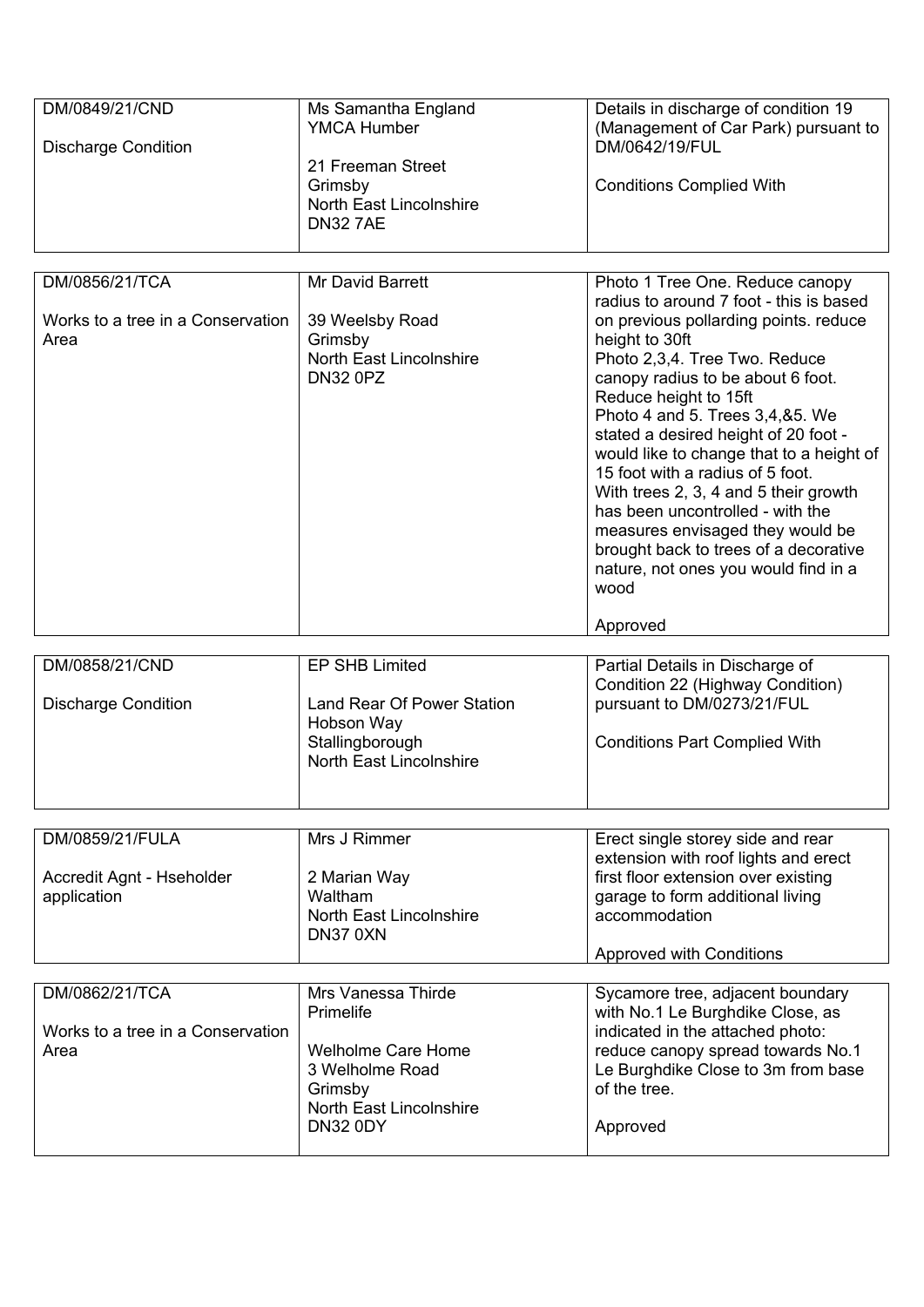| DM/0866/21/TCA<br>Works to a tree in a Conservation<br>Area | <b>Michael Capes</b><br>8 St Giles Avenue<br>Grimsby<br>North East Lincolnshire<br><b>DN33 2HB</b>                         | Cherry tree (sour). Location - front<br>garden, 8 St Giles Avenue, Scartho,<br>Grimsby, DN33 2HB. Work requested<br>- Reduce Crown by 30%, lift to 3M and<br>prune to clear BT cables where<br>possible. Work required to prevent<br>cable damage and reduce shading.<br>See drawing #1 attached.<br>Approved |
|-------------------------------------------------------------|----------------------------------------------------------------------------------------------------------------------------|---------------------------------------------------------------------------------------------------------------------------------------------------------------------------------------------------------------------------------------------------------------------------------------------------------------|
|                                                             |                                                                                                                            |                                                                                                                                                                                                                                                                                                               |
| DM/0868/21/FULA<br>Accredit Agnt - Hseholder<br>application | Mr G Grant<br>27 Priory Road<br>Grimsby<br>North East Lincolnshire<br><b>DN37 9QH</b>                                      | Demolish existing conservatory, erect<br>single storey rear extension, convert<br>loft with front and rear dormers to<br>provide additional accommodation at<br>first floor<br><b>Approved with Conditions</b>                                                                                                |
|                                                             |                                                                                                                            |                                                                                                                                                                                                                                                                                                               |
| DM/0882/21/FUL<br><b>Full Application</b>                   | Mr And Mrs Parrish<br>76 Station Road<br>Stallingborough<br>North East Lincolnshire<br><b>DN41 8AR</b>                     | Erect single storey conservatory at<br>front<br><b>Approved with Conditions</b>                                                                                                                                                                                                                               |
|                                                             |                                                                                                                            |                                                                                                                                                                                                                                                                                                               |
| DM/0883/21/TCA<br>Works to a tree in a Conservation<br>Area | Mr Mark Taylor<br><b>Manor Farm House</b><br>57 Station Road<br><b>Great Coates</b><br>North East Lincolnshire<br>DN37 9NL | T1 - Sycamore - Fell, causing damage<br>to applicants property as outlined in<br>corresponding documents<br>Approved                                                                                                                                                                                          |
|                                                             |                                                                                                                            |                                                                                                                                                                                                                                                                                                               |
| DM/0888/21/SCR<br>EIA - Screening                           | G Whall<br>Keigar Homes<br>Land Off<br><b>Humberston Road</b><br>Grimsby<br>North East Lincolnshire                        | Screening opinion for the erection of<br>122 dwellings together with a sales<br>suite, construction of garages,<br>driveway, estate roads and<br>associated works<br>Off req-EIA not required                                                                                                                 |
|                                                             |                                                                                                                            |                                                                                                                                                                                                                                                                                                               |
| DM/0885/21/FUL<br><b>Full Application</b>                   | <b>Thomas And Marshall</b><br>8 Sheraton Drive<br>Humberston<br>North East Lincolnshire<br><b>DN36 4TW</b>                 | Erect single storey rear extension with<br>roof lights and associated works<br>including re-roof<br><b>Approved with Conditions</b>                                                                                                                                                                           |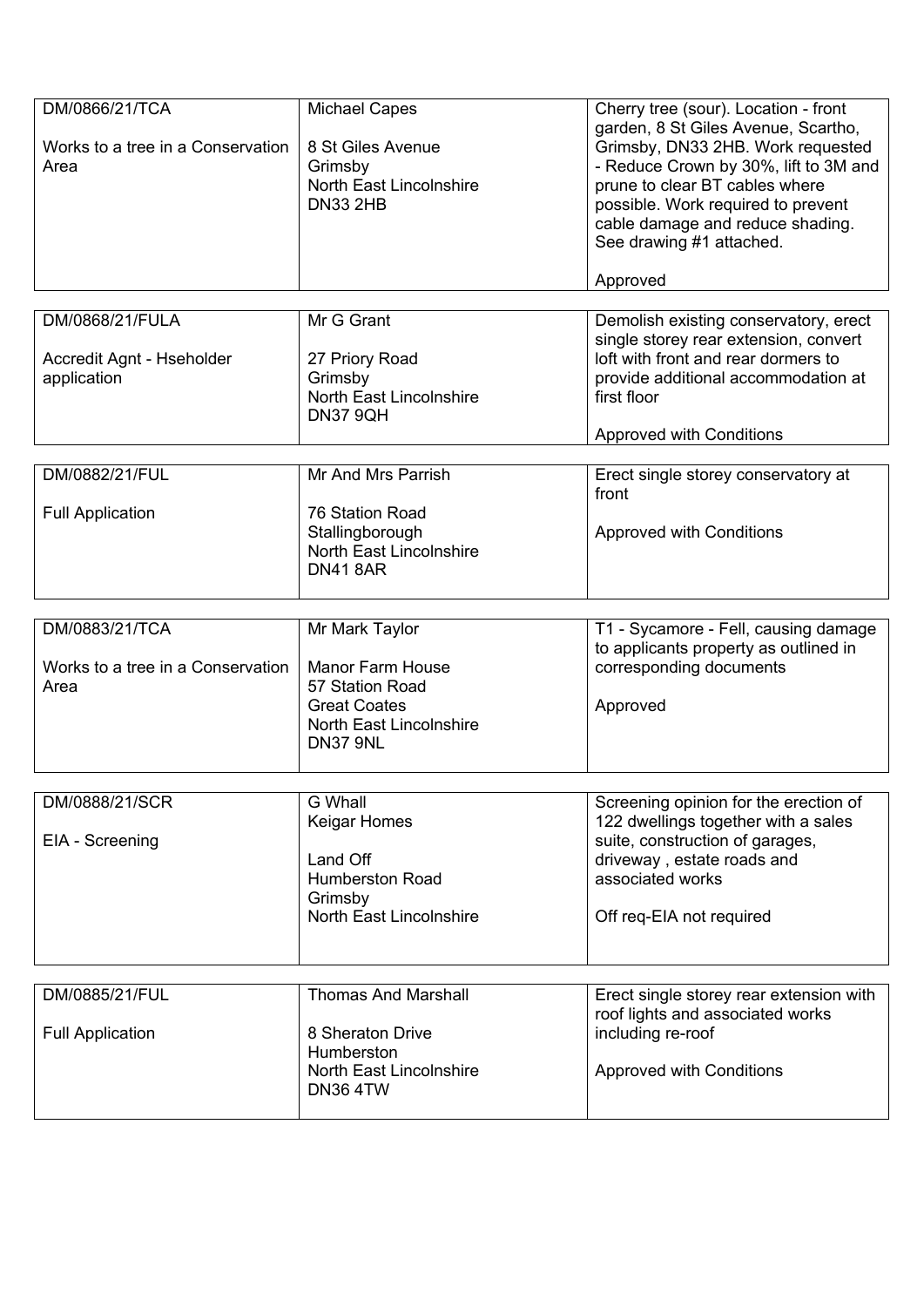| DM/0887/21/TPO<br>Works to a tree with a TPO<br>DM/0892/21/FULA | Mr Graham Robinson<br>30 Humberston Avenue<br>Humberston<br>North East Lincolnshire<br><b>DN36 4SP</b>                                    | Last 7 lime trees in G3. Prune<br>branches back on garden side to two<br>metres from boundary. Remove dead<br>wood to allow more light into garden<br><b>Approved with Conditions</b><br>Erect single storey side and rear                                                                                                                                                                   |
|-----------------------------------------------------------------|-------------------------------------------------------------------------------------------------------------------------------------------|----------------------------------------------------------------------------------------------------------------------------------------------------------------------------------------------------------------------------------------------------------------------------------------------------------------------------------------------------------------------------------------------|
| Accredit Agnt - Hseholder<br>application                        | 30 Kesteven Court<br>Habrough<br>North East Lincolnshire<br><b>DN40 3AN</b>                                                               | extension<br><b>Approved with Conditions</b>                                                                                                                                                                                                                                                                                                                                                 |
| DM/0897/21/TCA<br>Works to a tree in a Conservation<br>Area     | Mr Eric Miller<br>22 Humberston Fitties<br>Humberston<br>North East Lincolnshire<br><b>DN36 4EU</b>                                       | Crown reduction of 7 sycamores on<br>the boundary of the property: reduce<br>height to 20 feet and canopy spread to<br>8ft diameter.<br>Approved                                                                                                                                                                                                                                             |
| DM/0898/21/TPO<br>Works to a tree with a TPO                    | Mr Gary Winterton<br>101 Humberston Avenue<br>Humberston<br>North East Lincolnshire<br><b>DN36 4ST</b>                                    | Horse Chestnut Tree (T1)<br>Crown Lifting - trees branches have<br>grown to an extent that they are hitting<br>cars as they enter driveway. Also<br>some of the branches are now lower<br>than the fence which separates 101<br>and 103 Humberston Avenue. We<br>would like to cut back these branches<br>so they are 3 metres above the<br>drive/garden.<br><b>Approved with Conditions</b> |
| DM/0900/21/FUL<br><b>Full Application</b>                       | Paul Hickling<br><b>East Trans</b><br><b>East Trans</b><br>Trondheim Way<br>Stallingborough<br>North East Lincolnshire<br><b>DN41 8FD</b> | Proposed temporary permission (5<br>years) for siting of a portable office<br>and welfare building<br><b>Approved Limited Period</b>                                                                                                                                                                                                                                                         |
| DM/0902/21/FUL<br><b>Full Application</b>                       | Mr And Mrs J Chitock<br>5 Altoft Close<br>Laceby<br><b>North East Lincolnshire</b><br>DN377EW                                             | Demolish existing conservatory and<br>erect two storey rear extension<br><b>Approved with Conditions</b>                                                                                                                                                                                                                                                                                     |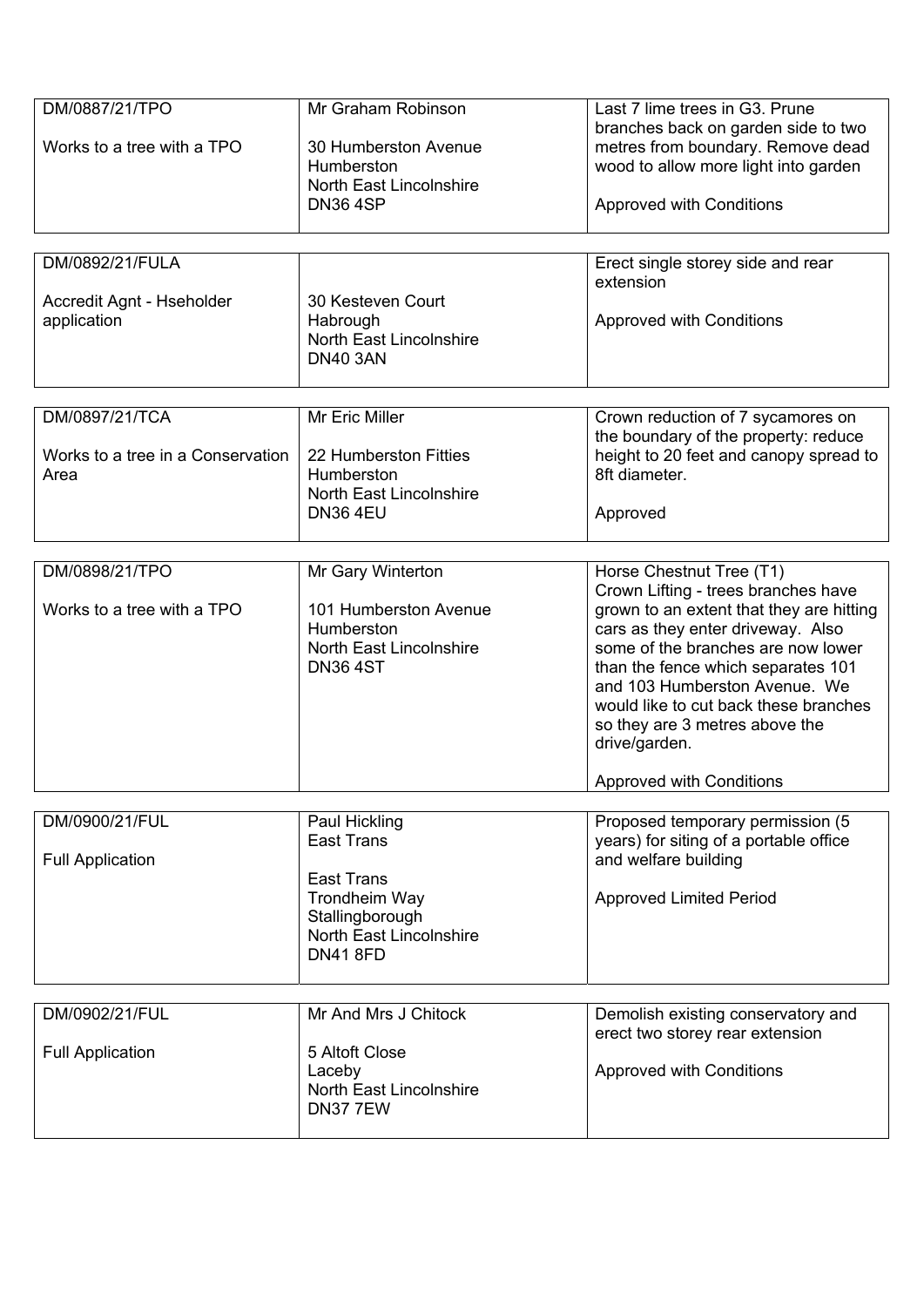| DM/0918/21/TCA                    | Mr Tun                         | Yew (T1) Mr Tun is asking permission<br>to Crown lift tree to achieve 1m |
|-----------------------------------|--------------------------------|--------------------------------------------------------------------------|
| Works to a tree in a Conservation | 31 Station Road                | clearance above property guttering                                       |
| Area                              | <b>Great Coates</b>            | and 1m clearance away from the                                           |
|                                   | <b>North East Lincolnshire</b> | building.                                                                |
|                                   | DN37 9NP                       |                                                                          |
|                                   |                                | Approved                                                                 |
|                                   |                                |                                                                          |
| DM/0927/21/TCA                    | Mr Jean Marc Prieur            | x2 Prunus tree to front of property:                                     |
|                                   |                                | reduce canopies to 5m radius                                             |
| Works to a tree in a Conservation | 6 Park Drive                   | Conifer tree to rear of property: Fell                                   |
| Area                              | Grimsby                        |                                                                          |
|                                   | North East Lincolnshire        | Approved                                                                 |
|                                   | <b>DN32 0EE</b>                |                                                                          |
|                                   |                                |                                                                          |
|                                   |                                |                                                                          |
| DM/0934/21/TCA                    | Mr Kevin Blake                 | T1: willow - reduce height to final                                      |
|                                   |                                | height of 5m. Reduce canopy spread                                       |
| Works to a tree in a Conservation | 247 Scartho Road               | to give 2.5m clearance of property.                                      |
| Area                              | Grimsby                        | T2: birch - thin canopy 20%                                              |
|                                   | North East Lincolnshire        | T3: palm (next to house) fell to stump                                   |
|                                   | <b>DN33 2EA</b>                |                                                                          |
|                                   |                                | Approved                                                                 |
|                                   |                                |                                                                          |
| DM/0931/21/TPO                    | Mr D Dunn                      | Beech (T15) - lift crown from 3m to                                      |
|                                   |                                | 7m, and thin remaining crown to                                          |
| Works to a tree with a TPO        | 2 The Copse                    | remove abrading and congested                                            |
|                                   | Grimsby                        | branches.                                                                |
|                                   | <b>North East Lincolnshire</b> | Walnut (T17) - lift crown from 3m to                                     |
|                                   | <b>DN33 2LW</b>                | 7m, reduce lower south and west                                          |
|                                   |                                | sections of crown laterally from 10m                                     |
|                                   |                                | spread to 7m spread. Thin remaining                                      |
|                                   |                                | crown by 30%.                                                            |
|                                   |                                | All works required to increase daylight                                  |
|                                   |                                | access.                                                                  |
|                                   |                                | <b>Approved with Conditions</b>                                          |
|                                   |                                |                                                                          |
| DM/0932/21/TPO                    | Mr Charles Mountain            | Beech - Group G1 - lift western side                                     |
|                                   | Millfields Hotel               | of crowns from 4m to 12m to clear rear                                   |
| Works to a tree with a TPO        |                                | elevation of hotel, for routine                                          |
|                                   | Millfields Hotel               | maintenance and to increase daylight                                     |
|                                   | 53 Bargate                     | access.                                                                  |
|                                   | Grimsby                        |                                                                          |
|                                   | <b>North East Lincolnshire</b> | Other works as part of 211 Notice - 2                                    |
|                                   | <b>DN34 5AD</b>                |                                                                          |
|                                   |                                | limes on frontage with Bargate - lift                                    |
|                                   |                                | crowns from 4m to 7m to comply with                                      |
|                                   |                                | The Highways Act.                                                        |
|                                   |                                | <b>Approved with Conditions</b>                                          |
|                                   |                                |                                                                          |